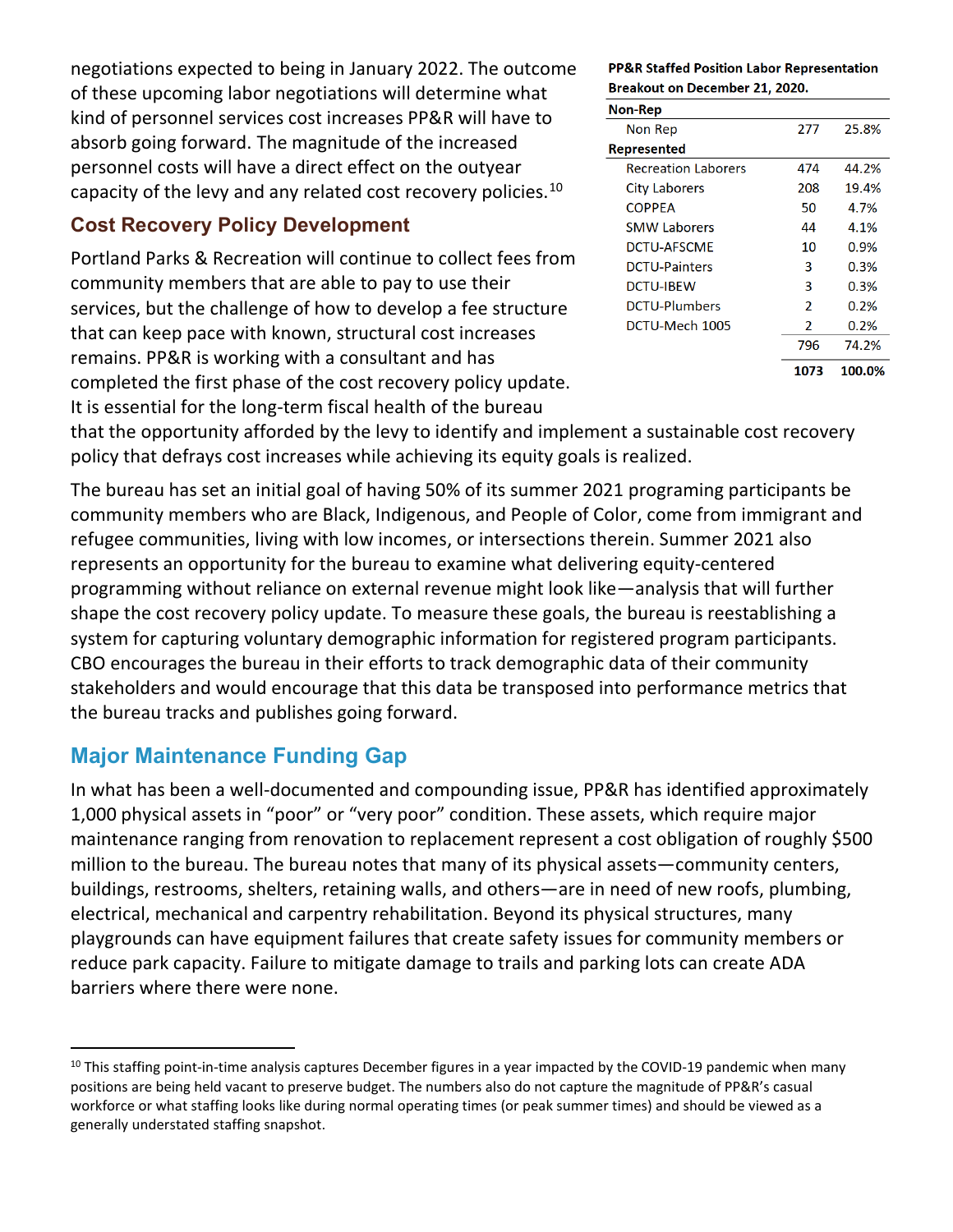An FY 2018-19 Budget Note directed PP&R to request ongoing funding of \$500,000 annually for major maintenance needs in each budget process "until a level of funding is achieved that is sufficient for addressing the bureau's regular, scheduled major maintenance needs. This funding should complement other strategies in addressing the major maintenance gap, including 1) Internal reallocation of resources; 2) Divestment of assets; and 3) periodic general obligation bonds."

Since FY 2015-16, PP&R has received \$13.8 million or 19% of the total \$70.8 million allocated in Citywide capital set-aside resources.[11](#page-10-0) The 2014 Parks Replacement Bond authorized \$68.0 million in general obligation bonds for repair and replacement projects. Additionally, the bureau has received \$2.4 million in increased ongoing General Fund support for major maintenance since FY 2015-16.

Increased General Fund allocations—both one-time and ongoing—certainly help defray these known costs but are essentially partial-mitigation efforts. With a \$500 million major maintenance backlog, \$500,000 ongoing increases to the bureau's annual General Fund appropriation would require years to begin to make a material impact—assuming assets did not completely fail before then.

The budget note directed the bureau consider internal reallocation of resources, but thus far reallocations have not been able to make any material impact—demonstrated by the fact that this funding gap has already grown \$50 million since the time it was authored.

Divestment of assets as a strategy has also been deployed by the bureau. To date the bureau has both sold and decommissioned assets and has established ground leases that absolve the bureau of responsibility for programming or maintenance at Hillside and Sellwood community Centers. City Council has also recently declared a property near Lower Macleay Park as surplus setting up its sale on the open market. As a strategy, asset divestment is often controversial, as evinced by public outcry during the closure

| PP&R has identified 1,000 Assets near end of<br>service life as of February 10, 2021 |      |
|--------------------------------------------------------------------------------------|------|
| "Poor" Condition                                                                     |      |
| Developed Park                                                                       | 300  |
| <b>Buildings/Pools</b>                                                               | 193  |
| Utilities, Roads, Trails                                                             | 130  |
| Green Infrastructure                                                                 | 50   |
| <b>Recreation Features</b>                                                           | 42   |
| <b>Built Infrastructure</b>                                                          | 5    |
| Active                                                                               | 5    |
| Closed                                                                               | 3    |
| <b>Amenities</b>                                                                     | 4    |
| Completed CIP                                                                        | 3    |
| On-Hold                                                                              | 1    |
| Landbank                                                                             | 1    |
| <b>Acquisitions</b>                                                                  | 1    |
|                                                                                      | 738  |
| "Very Poor" Condition                                                                |      |
| Utilities, Roads, Trails                                                             | 150  |
| <b>Amenities</b>                                                                     | 35   |
| <b>Buildings/Pools</b>                                                               | 28   |
| <b>Developed Park</b>                                                                | 17   |
| <b>Recreation Features</b>                                                           | 14   |
| Green Infrastructure                                                                 | 11   |
| Completed CIP                                                                        | 2    |
| Landbank                                                                             | 2    |
| Golf/PIR                                                                             | 1    |
| <b>Built Infrastructure</b>                                                          | 1    |
| Active                                                                               | 1    |
|                                                                                      | 262  |
| <b>Grand Total</b>                                                                   | 1000 |

of Buckman Pool and the proposed decommissioning of Columbia Pool (Columbia Pool received \$453,000 in FY 2019-20 and \$480,000 in FY 2020-21 to continue operation). The bureau plans to keep Columbia Pool open with levy resources, assuming quarterly engineering inspections deem it safe, as it explores options for uninterrupted aquatics service in North Portland. CBO

<span id="page-10-0"></span><sup>&</sup>lt;sup>11</sup> Capital Set-aside is the allocation of 50% of General Fund ending balance, described here: [https://www.portlandoregon.gov/transportation/article/680937.](https://www.portlandoregon.gov/transportation/article/680937) The policy was designed to bring more bureau into compliance with City Financial Policy 2.03 Capital Planning: https://www.portlandoregon.gov/citycode/article/200789